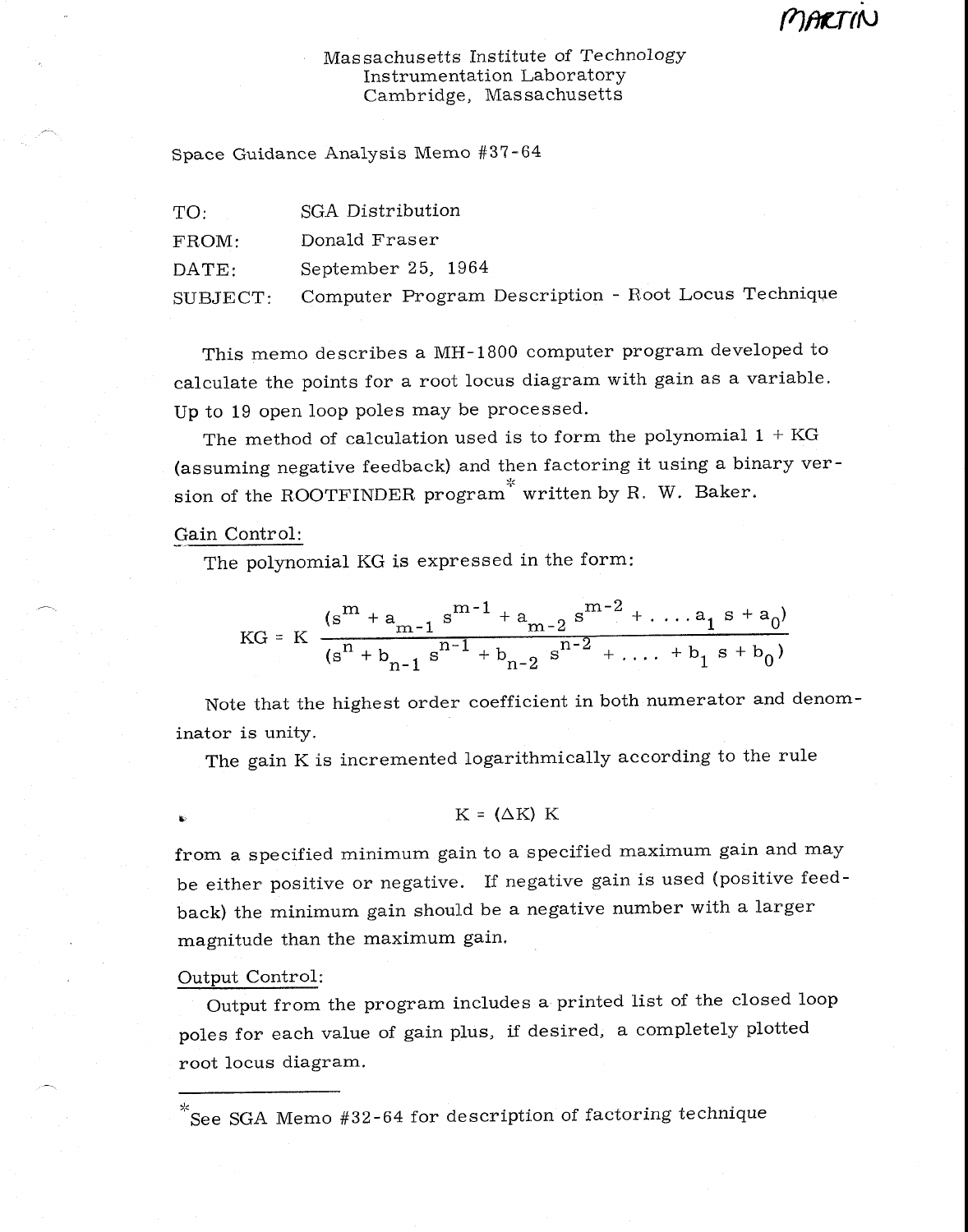Provision is included to mark certain points on each branch to facilitate matching points on the plot with corresponding gains on the printout. The frequency of these points is controlled by the input variable "Space". If it is desired to mark every fifth point on each branch, space = 5.

Plotting of all points outside of a given radius can be suppressed. This radius is equal to the input variable "Limit".

Provision is included to plot either all the points or only those lying in the top half plane. This is controlled by the input variable "Plane" as follows :

Plane = 0 Both top and bottom half plane points are plotted Plane = 1 Only, top half plane points are plotted

Input Cards Required

| ∗ | Job Card |
|---|----------|
|   |          |

 $\lesssim$ Userfile = Apollo

Run Rootlocus  $\mathbf{S}^{\text{L}}_{\text{F}}$ 

F As many sets of data cards as desired

Endjob  $\frac{1}{2}$ 

Data Cards

 $Card 1$ 

| Word 1 | Gain Increment $(\Delta K)$ |  |                                          |
|--------|-----------------------------|--|------------------------------------------|
| Word 2 | Minimum Gain                |  |                                          |
| Word 3 | Maximum Gain                |  |                                          |
| Word 4 |                             |  | Root Flag If = 0 Read poles and zeros in |
|        |                             |  | factored form                            |
|        |                             |  | If $= 1$ Read poles and zeros in         |
|        |                             |  | polynomial form                          |
| Word 5 | Space                       |  |                                          |
| Word 6 |                             |  | Plot Flag If = $0$ No plotted output     |
|        |                             |  | If = 1 Input control of plot for-        |
|        |                             |  | mat as described below is                |
|        |                             |  | possible                                 |
|        |                             |  |                                          |

If  $= 2$  Plot is done in Z transform format described below

 $-2-$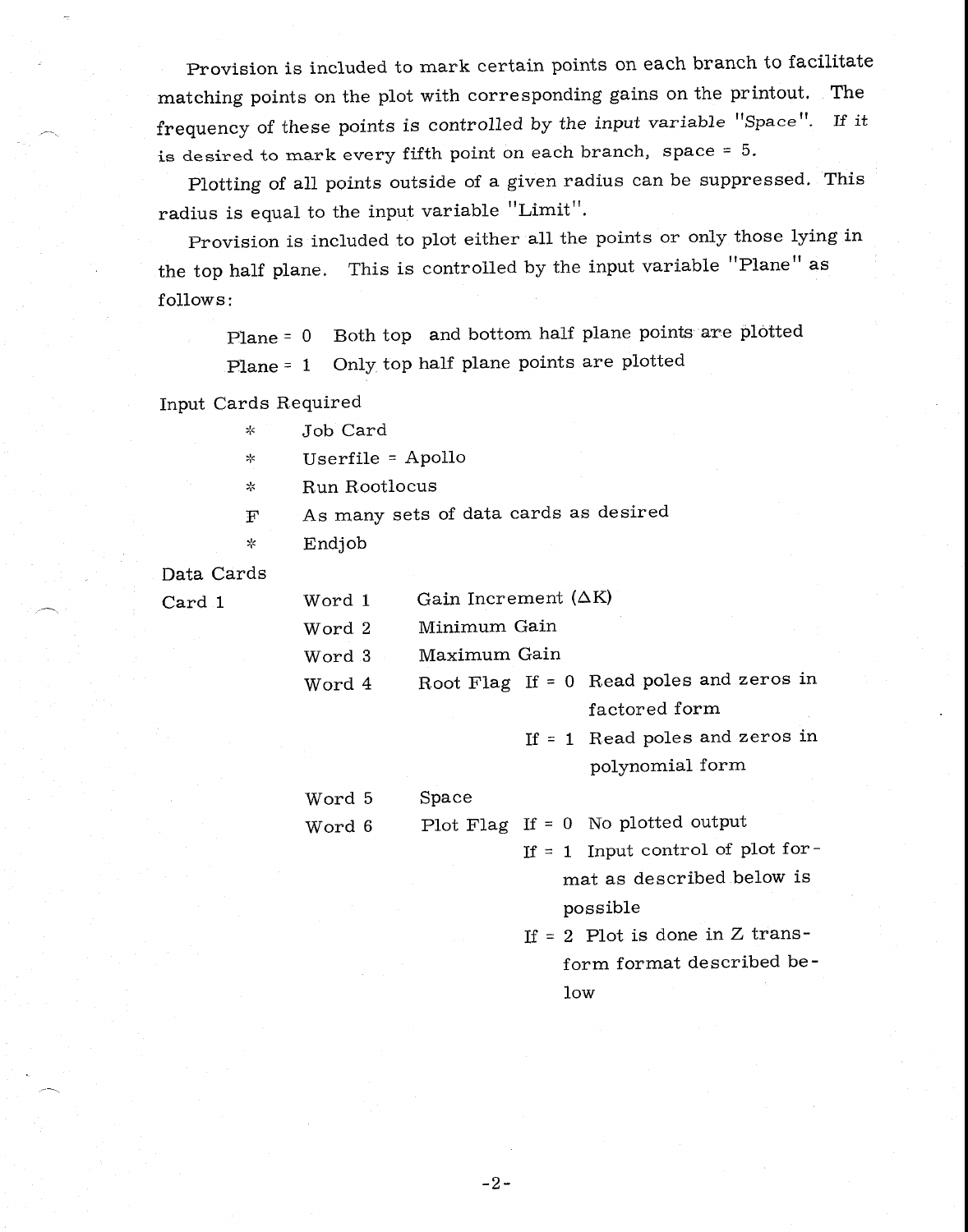Card 2 (to be used only on the first run of any job when word 6 above is nonzero)

|              | Word 1                                                                      | Limit                                                                                                                                          |
|--------------|-----------------------------------------------------------------------------|------------------------------------------------------------------------------------------------------------------------------------------------|
|              | Word 2                                                                      | Plane                                                                                                                                          |
|              | Word 3                                                                      | Number of runs in the job                                                                                                                      |
|              | If Root Flag = $0$                                                          |                                                                                                                                                |
|              |                                                                             | Card 3 Word $1 = A =$ number of real axis open loop poles                                                                                      |
|              |                                                                             | Word $2 = B$ = number of complex open loop pole pairs                                                                                          |
|              |                                                                             | Word $3 = C$ = number of real axis open loop zeros                                                                                             |
|              |                                                                             | Word $4 = D$ = number of complex open loop zero pairs                                                                                          |
|              | $\operatorname{Card} \, 4$ to $\operatorname{Card} \, 3 + \operatorname{A}$ |                                                                                                                                                |
|              |                                                                             | Word $1 =$ position of real poles (one per card)                                                                                               |
|              | Card $4 + A$ to Card $3 + A + B$                                            |                                                                                                                                                |
|              |                                                                             | Word $1$ = real part of complex pole position                                                                                                  |
|              |                                                                             | Word $2 =$ imaginary part of complex pole position<br>(one card for each complex pole pair)                                                    |
|              |                                                                             | Card $4+A+B$ to Card $3+A+B+C$                                                                                                                 |
|              |                                                                             | Word $1 =$ position of real zeros (one per card)                                                                                               |
|              |                                                                             | Card $4 + A + B + C$ to Card $3 + A + B + C + D$                                                                                               |
|              |                                                                             | Word $1$ = real part of complex zero position                                                                                                  |
|              |                                                                             | Word $2 =$ imaginary part of complex zero position<br>(one card for each complex zero pair)                                                    |
|              | If Root Flag = $1$                                                          |                                                                                                                                                |
|              | Card 3 Word 1                                                               | order of denominator polynomial = number<br>of open loop poles                                                                                 |
|              | Word 2                                                                      | order of numerator polynomial $=$ number of<br>open loop zeros                                                                                 |
| Card Group 4 |                                                                             | Coefficients of denominator polynomial of G<br>in increasing order (six per card). Continue<br>using cards until all coefficients are entered. |
| Card Group 5 |                                                                             | Coefficients of numerator polynomial of G in<br>increasing order (six per card). Continue<br>using cards until all coefficients are entered.   |
|              | If Plot Flag = $0$ or $2$                                                   |                                                                                                                                                |

No additional input cards are required